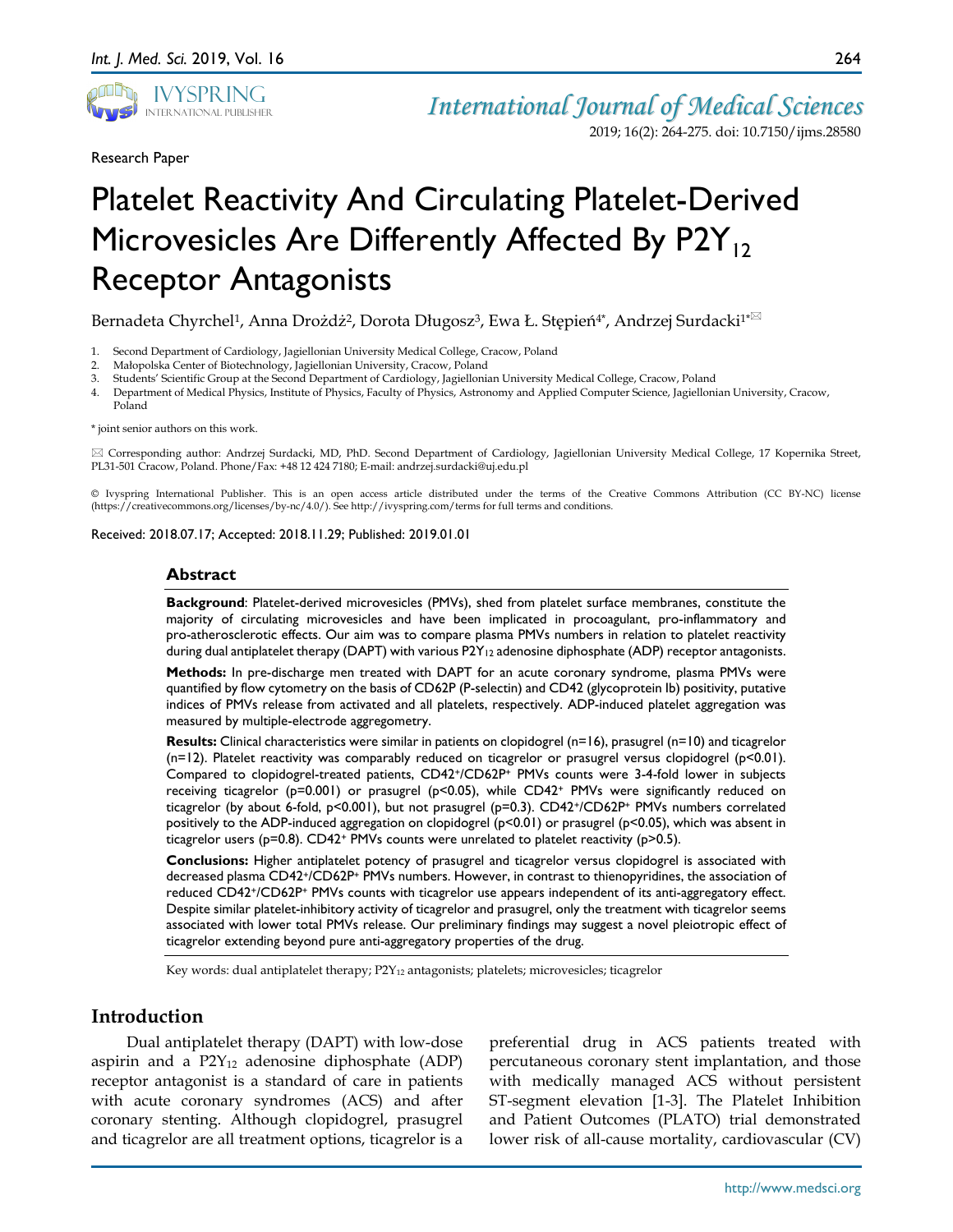mortality, myocardial infarction and definite stent thrombosis in ACS subjects randomized to ticagrelor compared to clopidogrel for 12 months, regardless of ST-segment elevation and treatment strategy [4]. The clinical benefits of ticagrelor, a non-thienopyridine antagonist of  $P2Y_{12}$  receptors, have traditionally been ascribed to its ability to rapidly block platelet  $P2Y_{12}$ receptors with a more consistent platelet inhibition than that achieved with thienopyridines [5]. Additionally, ticagrelor, in contrast to thienopyridines, does not require previous hepatic metabolic activation and binds reversibly to  $P2Y_{12}$ receptors. Recently, it has been suggested that mechanisms of clinical benefits of ticagrelor may extend beyond pure blockade of platelet  $P2Y_{12}$ receptors [5-7].

Membrane-coated platelet-derived microvesicles (PMVs), irregularly shaped and ranging in size from 0.1 to 1  $\mu$ m, constitute the majority of circulating microvesicles (MVs), and are released by surface membrane shedding accompanying platelet activation [8-10]. Notably, an ex vivo study demonstrated that about 23−40% of the procoagulant activity of human platelet suspensions appeared associated with PMVs [11]. Besides providing an additional anionic surface for coagulation, including procoagulant activity at a distance from the site of platelet activation, PMVs have been implicated in pro-inflammatory and pro-atherosclerotic effects [10,12-14]. Elevated numbers of plasma PMVs were described in patients with clinical atherosclerotic CV disease or risk factors, which has been linked to chronic platelet activation [10,12]. In ACS, PMVs counts are several-fold elevated and rapidly fall after initiation of clopidogrel-based DAPT, generally following the pattern of platelet activation [15,16]. Previous studies in patients receiving clopidogrel-based DAPT revealed an association between platelet aggregability and PMVs release, i.e. increased pre-discharge PMVs counts in ACS patients with high on-treatment platelet reactivity [17,18].

To the best of our knowledge, circulating PMVs have not been measured in ACS subjects treated with prasugrel or ticagrelor [14]. Very recently, Gąsecka et al. [19] demonstrated the capability of ticagrelor, added to platelet-rich plasma obtained from healthy volunteers, to inhibit in vitro PMVs generation in response to ADP, nevertheless, that study has been focused on the release of PMVs from ADP-stimulated platelets.

Therefore, our aim was to compare the number of plasma PMVs in relation to platelet reactivity in ACS patients on DAPT with ticagrelor and thienopyridine  $P2Y_{12}$  receptor antagonists.

# **Materials and Methods**

#### **Patients**

We studied 38 men, aged 45−75 years, admitted to our department for an ACS who underwent invasive management. DAPT was initiated at admission before coronary angiography according to practice recommendations [1-3] and included ticagrelor (loading dose [LD]: 180 mg followed by a maintenance dose [MD] of 90 mg twice daily), prasugrel (LD: 60 mg, MD: 10 mg once daily in the morning) or clopidogrel (LD: 600 mg; MD: 75 mg once daily in the morning), in addition to low-dose aspirin (75−100 mg once daily in the morning). Patients with a history of previous ACS, coronary revascularization or DAPT prior to the index hospitalization, a complicated in-hospital course or left ventricular ejection fraction ≤35% (by echocardiography), significant valvular heart disease, relevant coexistent diseases (except for well-controlled diabetes and hypertension), and those with significant abnormalities in routine blood or urine assays, had been excluded. Besides DAPT, all the study subjects were receiving standard medical therapy, i.e. an angiotensin-converting enzyme inhibitor (ACEI) and a statin.

Blood for PMVs assay and the ADP-induced platelet aggregation was drawn from an antecubital vein on the last day of hospitalization, after an overnight fast before administration of the morning dose of drugs, at routine pre-discharge blood sampling. We used a 20-gauge needle, and a light tourniquet was released promptly after the appearance of freely flowing blood in the plastic collection tube.

Platelet pre-activation was prevented by discarding the first 2−3 ml of blood. Blood for PMVs assay was collected to plastic tubes with potassium ethylenediaminetetraacetic acid (EDTA) (final concentration: 1.6 mg EDTA per mL of blood), mixed gently and centrifuged at room temperature for 10 min at 2700 g (Thermo Scientific Heraeus Labofuge 200, Newtown, CT, USA), with a similar delay (30 min) between blood sampling and the centrifugation step. Then plasma was separated, frozen at −80 °C and stored until assayed. The university ethics committee had approved the study (KBET/277/B/2013) and patients gave written informed consent.

#### **ADP-induced platelet aggregation**

Multiple electrode aggregometry was used to estimate platelet reactivity (Multiplate analyzer, Dynabyte, Munich, Germany). This method is based on elevated electrical impedance owing to platelet adhesion to the surface of a sensor wire [20]. As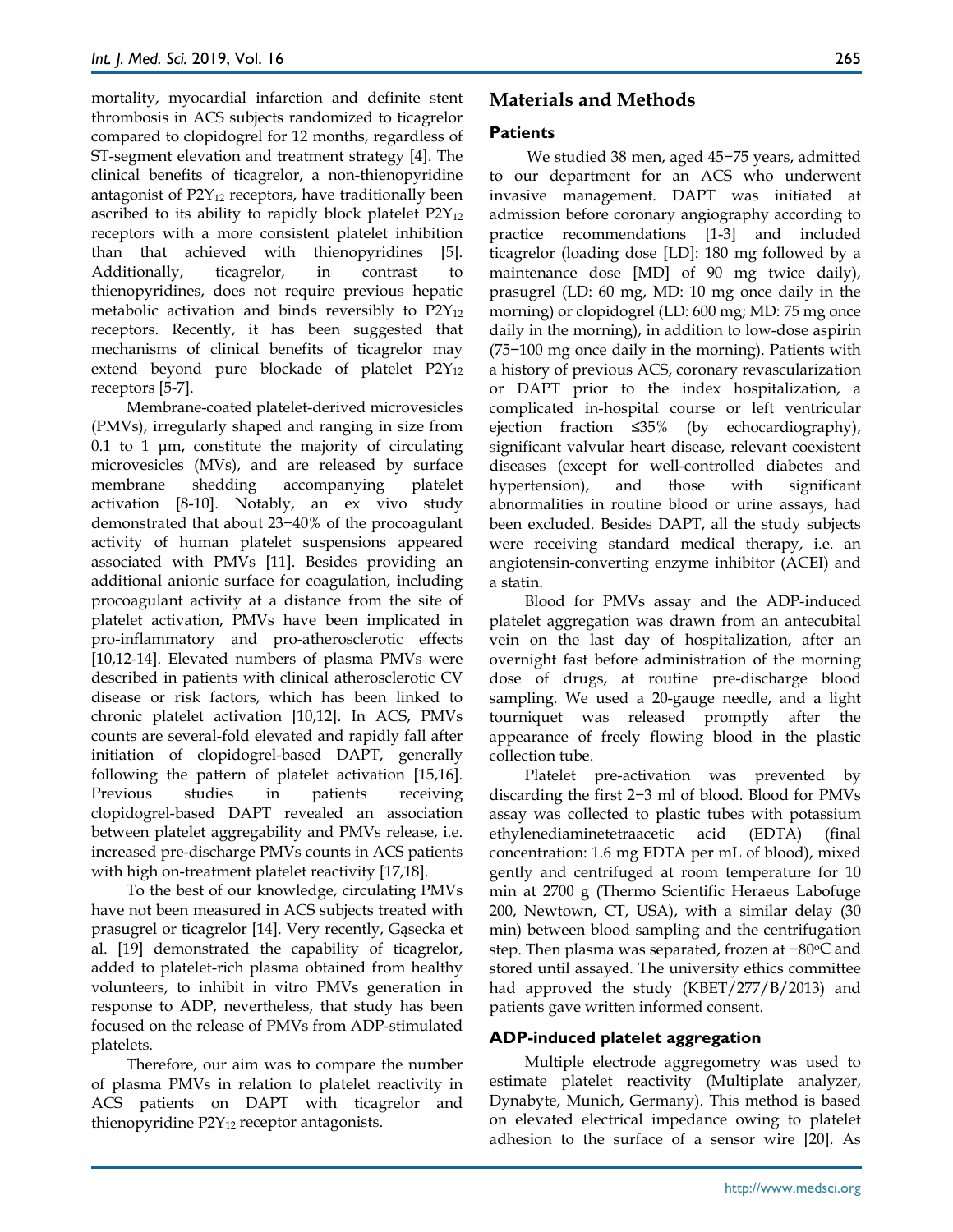described previously [21,22], immediately after blood sampling, thrombin inhibitor-anticoagulated blood was diluted with 0.9% NaCl (1:2) and stirred at 37oC for 3 min. Then, we added ADP in a final concentration of 6.4 mmol/L. ADP-induced platelet aggregation was quantified as the area under the curve (in arbitrary units [AU] x min), representing increases in electrical impedance in the function of time during a 6-min recording [20].

#### **Enumeration of PMVs**

PMVs were enumerated in stored plasma samples. Before analysis, samples were thawed at 37oC in a water bath to avoid cryoprecipitation and then elaborated and prepared for MVs assay as described previously [16]. In particular, after thawing, samples were centrifuged once for 15 min at 2500 g, to remove residual platelets. All analyses were performed by means of the Apogee A50 micro flow cytometer (Apogee Flow Systems Ltd., Northwood, UK) (Figure 1) for 180 s with a flow rate of 1.5  $\mu$ L/min; the sample volume was set at 150  $\mu$ L and the sheath pressure at 150 hPa. As the first, the average events count was measured and appropriate dilutions were performed in order to obtain 5000 events/s. PMV staining was performed in 20 µL of a plasma sample by the incubation with previously chosen antibodies against platelet surface markers CD42(b)/CD62P: a mixture of 1 μL phycoerythrin (PE) anti-human CD42(b) Antibody (BioLegend, San Diego, CA, USA) and 1 μL of Alexa Fluor® 647 anti-human CD62P antibody (BioLegend) (Figure 1C), and isotype control (1 µL of Alexa Fluor® 647 Mouse IgG1, κ Isotype Ctrl (FC) Antibody) (BioLegend) (Figure 1D). To count entire numbers of MVs, a portion (20  $\mu$ L) of each sample was stained with 1  $\mu$ L of annexin V, binding to membrane phosphatidylserine (PS), expressed on the surface of MVs irrespective of their origin (fluorescein isothiocyanate [FITC] Annexin V; Annexin V Binding Buffer, BioLegend) (Figure 1B), After 30 minutes of incubation, samples were diluted in phosphate-buffered saline to obtain a final volume of 200 µL. The trigger was set on a middle angle light scattering (MALS) detector with a voltage of 415 V. For daily calibration, we used the reference beads (Figure 1A) (ApogeeMix, cat#1493, Apogee Flow Systems Ltd.) composed of a mixture of 180 nm, 240 nm, 300 nm, 590 nm, 880 nm, and 1300 nm silica vesicles with a refractive index of 1.43, and 110-nm and 500-nm green fluorescent (excited by blue laser) latex beads with a refractive index of 1.59. Final results were corrected by a dilution factor.



**Figure 1.** Flow cytometry analysis of platelet-derived microvesicles (PMVs) and microvesicles (MVs) with the Apogee A50-Micro flow cytometer. Data were collected on middle angle light scattering. Dot plots present: **(A)** calibration beads; **(B)** MVs stained with annexin V-FITC; **(C)** PMVs stained with anti-CD42-PE and anti-CD62P Alexa Fluor 647; **(D)** isotype control for anti-CD62P. FITC: fluorescein isothiocyanate; PE: phycoerythrin.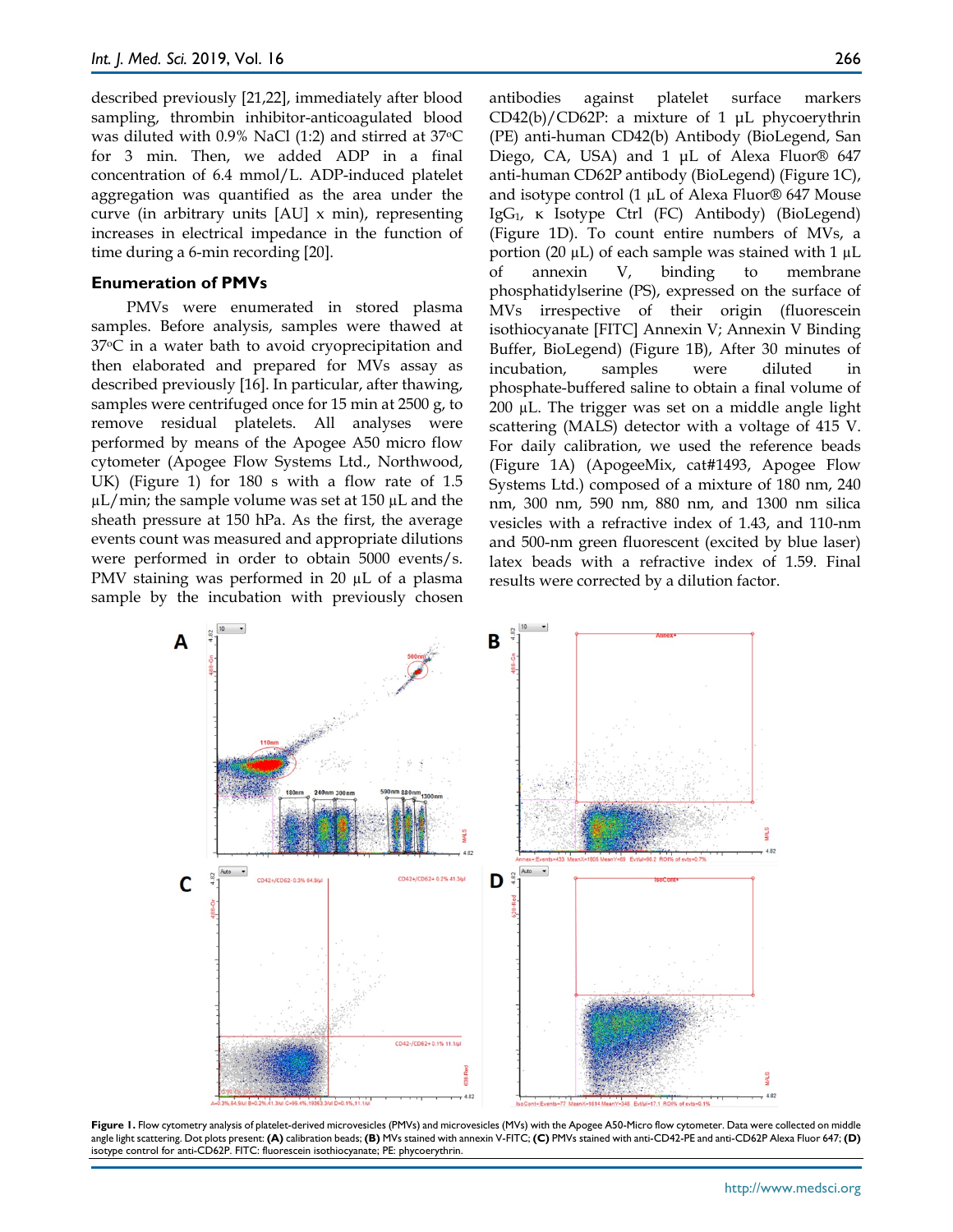#### **Statistical analysis**

Patients' characteristics are presented as means and SD or n (%). Due to a non-Gaussian distribution, MVs/PMVs counts and platelet reactivity were shown as median and interquartile or absolute range. The significance of intergroup differences was assessed by analysis of variance (ANOVA) or Kruskal-Wallis ANOVA (followed by Mann-Whitney U test) for normally or non-normally distributed continuous data, respectively, and the chi-squared test for categorical characteristics. Bivariate relations of platelet aggregability to plasma counts of PMVs and MVs were estimated by Pearson's correlation coefficients (r) after logarithmic transformation to obtain a normal distribution. Mann-Whitney U test was applied to compare numbers of PMVs or MVs in patients with an above-median ADP-induced platelet aggregation relative to those with platelet reactivity lower than the respective median, calculated separately for patients treated with clopidogrel, prasugrel and ticagrelor. A p-value below 0.05 was assumed significant.

#### **Results**

Patients' clinical and biochemical characteristics were similar in patients treated with clopidogrel, prasugrel and ticagrelor (Table 1).

Ex vivo platelet reactivity in response to ADP was reduced to a similar degree in patients treated with ticagrelor (median [interquartile range]: 152 [94-190] AU x min, p<0.01) or prasugrel (151 [104−203] AU x min, p<0.01) versus clopidogrel (266 [168−374] AU x min) (Figure 2).

**Table 1.** Patients' characteristics by the use of ticagrelor and thienopyridine P2Y12 antagonists.

| Characteristic                        | $P2Y_{12}$ receptor antagonist |                |                |
|---------------------------------------|--------------------------------|----------------|----------------|
|                                       | Clopidogrel                    | Prasugrel      | Ticagrelor     |
|                                       | $n = 16$                       | $n=10$         | $n = 12$       |
| Age, years                            | $63 \pm 10$                    | $63 \pm 10$    | $64 \pm 9$     |
| Body-mass index, kg/m <sup>2</sup>    | $28.5 \pm 5.1$                 | $26.3 \pm 4.5$ | $29.6 \pm 3.5$ |
| Diabetes, n (%)                       | 3(19%)                         | $2(20\%)$      | 2(17%)         |
| Hypertension, n (%)                   | 13 (81%)                       | 7(70%)         | 8 (67%)        |
| GFR, mL/min per $1.73$ m <sup>2</sup> | $77 \pm 18$                    | $80 \pm 17$    | $77 + 22$      |
| LDL cholesterol, mmol/L               | $2.6 \pm 0.8$                  | $2.7 \pm 0.9$  | $2.6 \pm 0.8$  |
| HDL cholesterol, mmol/L               | $1.0 \pm 0.3$                  | $1.1 \pm 0.3$  | $1.0 \pm 0.4$  |
| Triglycerides, mmol/L                 | $1.6 \pm 0.6$                  | $1.7 + 0.6$    | $1.6 \pm 0.6$  |
| Ejection fraction, %                  | $50 \pm 12$                    | $48 + 8$       | $51 + 12$      |
| Platelets, 10 <sup>3</sup> /uL        | $245 \pm 97$                   | $205 + 57$     | $201 \pm 65$   |
| Erythrocytes, 10 <sup>6</sup> /uL     | $4.5 \pm 0.6$                  | $4.4 \pm 0.5$  | $4.3 \pm 0.6$  |
| Leukocytes, 10 <sup>3</sup> /uL       | $9.5 \pm 2.5$                  | $9.0 + 2.4$    | $8.4 + 1.9$    |
| Hemoglobin, g/dL                      | $13.5 \pm 1.7$                 | $14.0 \pm 1.3$ | $13.3 \pm 2.0$ |
| Medication, $n$ (%)                   |                                |                |                |
| (besides DAPT+ACEI+statin)            |                                |                |                |
| β-blocker                             | 13 (81%)                       | 10 (100%)      | 11 (92%)       |
| Diuretic                              | 6 (38%)                        | $4(40\%)$      | 4 (33%)        |
| Calcium channel blocker               | 2(13%)                         | $1(10\%)$      | 2(17%)         |
| Hospitalization length, days          | $5 \pm 2$                      | $4 \pm 2$      | 5±2            |

Data are shown as mean and SD or n (%).

Abbreviations: ACEI: angiotensin-converting enzyme inhibitor; DAPT: dual antiplatelet therapy; GFR: glomerular filtration rate; HDL: high-density lipoproteins; LDL: low-density lipoproteins.

Plasma counts of CD42/CD62P double-positive PMVs were about 3-4-fold lower in subjects receiving ticagrelor (128 [78–133] per  $\mu$ L, p=0.001) or prasugrel (142 [87−238] per μL, p<0.05) compared with clopidogrel users (474 [181−1330] per μL) (Figure 3). CD42-positive PMVs were significantly decreased in patients treated with ticagrelor (5.7 [4.2–6.6]  $10^3/\mu L$ , p<0.001), but not prasugrel (23.8 [16.9−50.6] 103/μL, p=0.3), in comparison with those on clopidogrel (37.2 [21.8−93.3] 103/μL) (Figure 4).



Figure 2. Platelet reactivity on ticagrelor and thienopyridine P2Y<sub>12</sub> antagonists. Data are shown as median and interquartile range. ADP: adenosine diphosphate; AU: arbitrary units.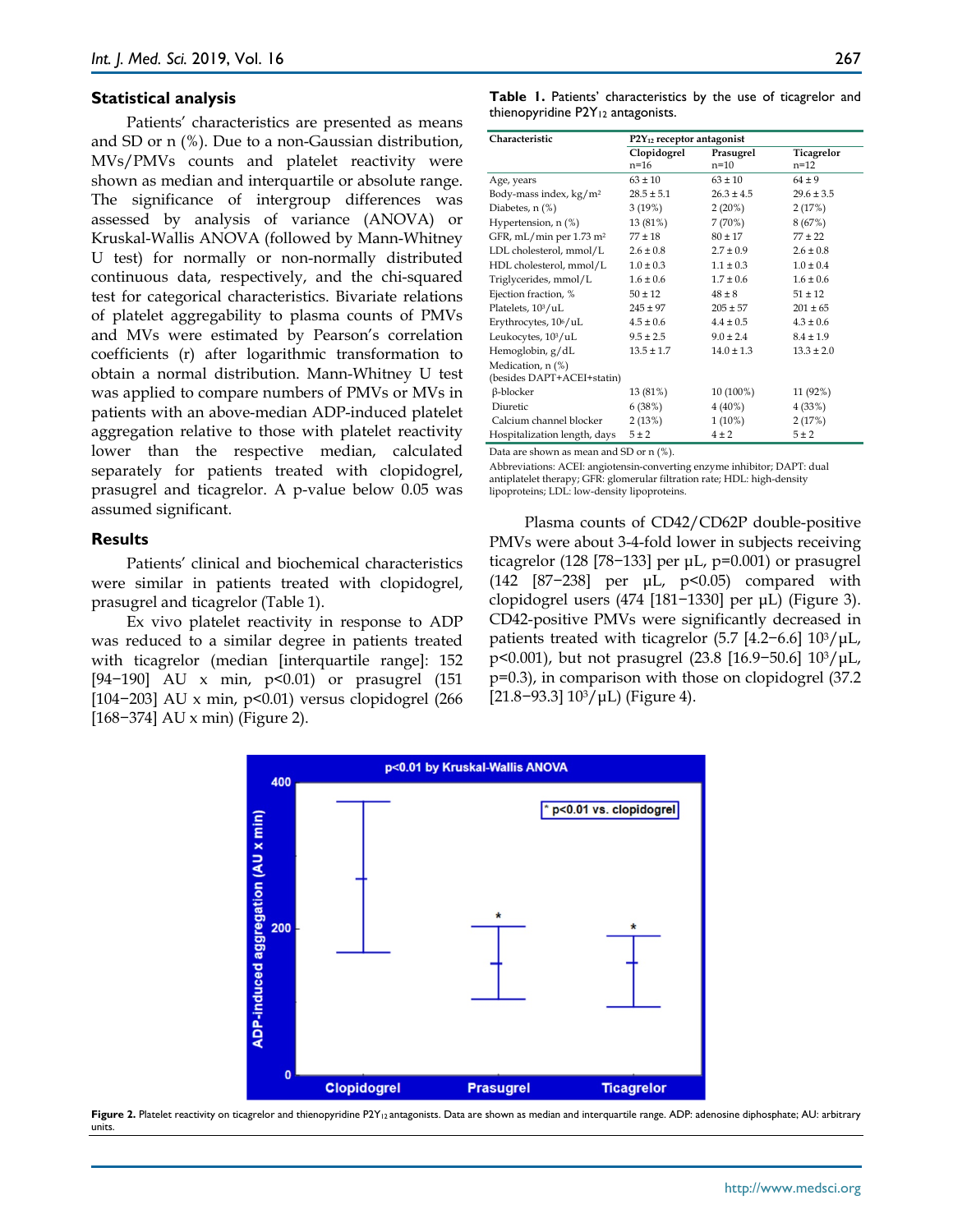

Figure 3. Plasma counts of CD42+/CD62P+ platelet-derived microvesicles (PMVs) on ticagrelor and thienopyridine P2Y<sub>12</sub> antagonists. Data are shown as median and interquartile range.



Figure 4. Plasma counts of CD42+ platelet-derived microvesicles (PMVs) on ticagrelor and thienopyridine P2Y<sub>12</sub> antagonists. Data are shown as median and interquartile range.

Among CD42+ PMVs, the proportion of  $CD42+/CD62P+PMVs$  was elevated (p<0.05) in the ticagrelor group (2.0 [1.3−2.7] %) versus prasugrel (0.8 [0.5−1.3] %) or clopidogrel (1.3 [0.7−1.8] %), mainly due to over 6-fold reductions of CD42+ PMVs on ticagrelor.

CD42+/CD62P+ PMVs numbers correlated positively to the ADP-induced platelet aggregation in patients on either clopidogrel ( $r = 0.60$ ,  $p < 0.01$ ) or prasugrel ( $r = 0.65$ ,  $p < 0.05$ ), which was absent on ticagrelor ( $r = 0.1$ ,  $p=0.8$ ) (for log-transformed values). Accordingly, CD42+/CD62P+ PMVs counts were significantly higher ( $p$ <0.05;  $p$ =0.01) in patients with above-median platelet aggregability only in those receiving thienopyridine P2Y<sub>12</sub> receptor antagonists

(Table 2). Platelet reactivity was unrelated to either CD42<sup>+</sup> PMVs or total MVs numbers (p>0.5).

#### **Discussion**

We found about 3-4-fold lower pre-discharge numbers of plasma CD42/CD62P double-positive PMVs, in CAD patients receiving DAPT comprising of ticagrelor or prasugrel in addition to aspirin, compared with their counterparts on the clopidogrel-based DAPT. However, despite similar inhibition of the ADP-induced ex vivo platelet aggregation on prasugrel and ticagrelor, a positive relationship between platelet reactivity and counts of CD42+/CD62P+ PMVs, originating presumably from activated platelets, was observed only in subjects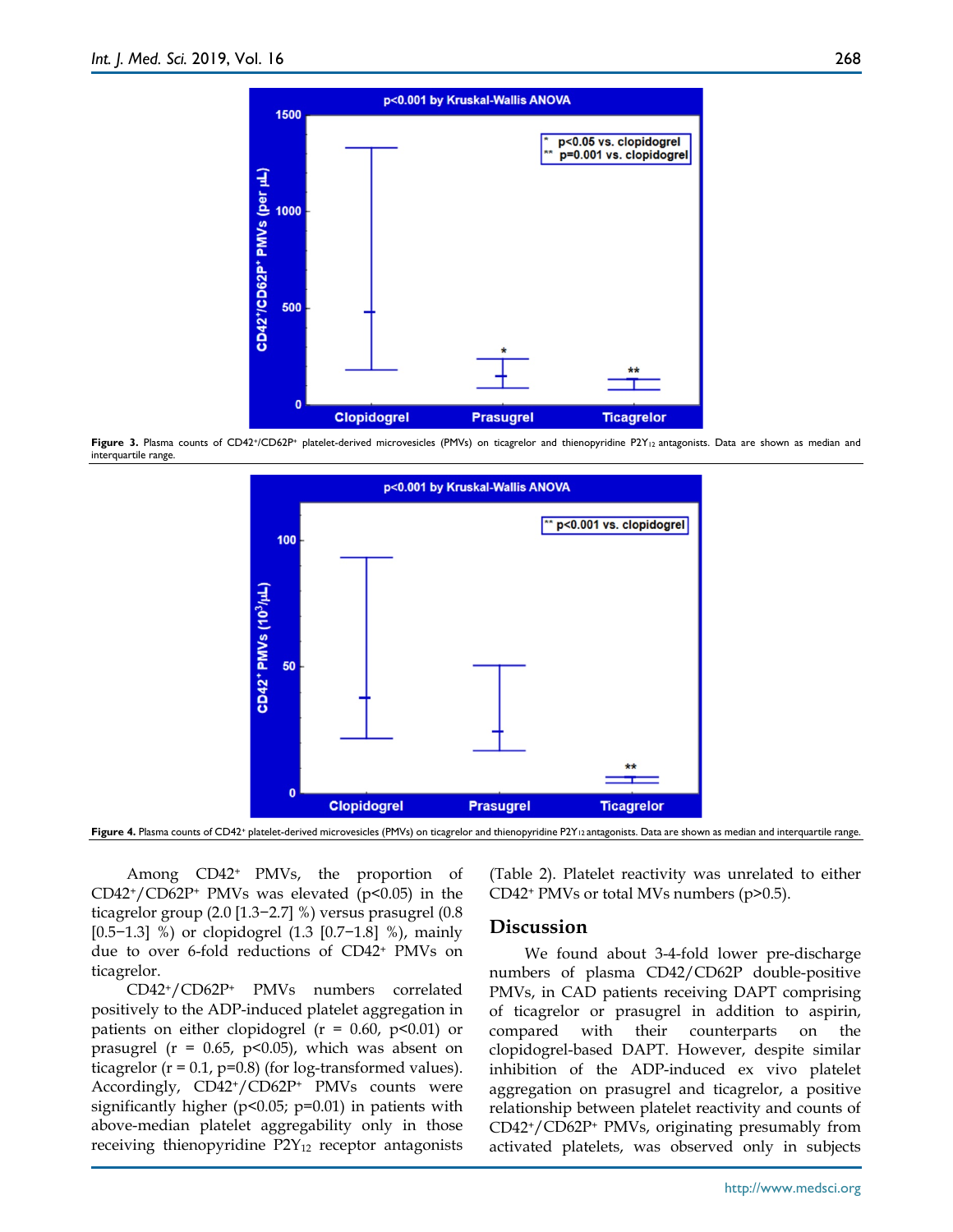treated with clopidogrel or prasugrel, being absent in ticagrelor users. Notably, plasma CD42-positive PMVs numbers, putatively reflecting total PMVs release, were significantly reduced only on ticagrelor (by about 6-fold), but not on prasugrel.

**Table 2.** Plasma platelet-derived microvesicles (PMVs) counts by platelet reactivity on ticagrelor and thienopyridine P2Y12 antagonists.

| P2Y <sub>12</sub> receptor antagonist | ADP-induced platelet aggregation      |                   |  |
|---------------------------------------|---------------------------------------|-------------------|--|
|                                       | below-median                          | above-median      |  |
|                                       | CD42+/CD62P+ PMVs [per µL]            |                   |  |
| Clopidogrel                           | 181 [78-516]                          | 1329 [256-4556]** |  |
| Prasugrel                             | 87 [33-238]                           | 167 [133-489]*    |  |
| Ticagrelor                            | 117 [30-244]                          | 128 [67-133]      |  |
|                                       | CD42 <sup>+</sup> PMVs $[10^3/\mu L]$ |                   |  |
| Clopidogrel                           | 27.0 [6.9-132.6]                      | 58.2 [18.9-614.8] |  |
| Prasugrel                             | $16.9$ [2.6-34.5]                     | 26.0 [9.2-85.1]   |  |
| Ticagrelor                            | $5.4$ [3.0-7.7]                       | $6.0$ [2.9-7.1]   |  |
|                                       |                                       |                   |  |

Data are shown as median and range.

\*\*p=0.01, \*p<0.05 versus patients with below-median ADP-induced platelet aggregation.

Median ADP-induced platelet aggregation was 248, 151 and 152 AU x min in patients receiving clopidogrel, prasugrel and ticagrelor, respectively. Abbreviations: ADP: adenosine diphosphate; AU: arbitrary units.

#### **Mechanisms of PMVs formation and their procoagulant activity**

PMVs, described for the first time in 1967 by Peter Wolf [23] and termed "platelet dust" has re-gained attention on the basis of accumulating evidence. First, Sims et al. [24] demonstrated that an impaired capacity to generate PMVs upon activation may underlie defective platelet function in Scott syndrome, a congenital bleeding disorder. Second, Tans et al. [11] described the 18−28% contribution of PMVs to both procoagulant and anticoagulant activity of human platelets stimulated with various platelet agonists. Furthermore, the percentage was even higher in unstimulated platelets (28−40%) [11]. Formation of PMVs is temporally related to the translocation of aminophospholipids (PS and phosphatidyletanolamine, preferentially localized to the inner leaflet of the membrane bilayer in normal conditions) into the outer leaflet. Platelet vesiculation requires not only the disruption of the asymmetric distribution of aminophospholipids, but also reorganization of the cytoskeleton, both of which are mediated by elevations in intraplatelet Ca2+ activating scramblase and cytosolic calpain, respectively [10,12].

Importantly, owing to exposure of negatively charged PS, PMVs possess high-affinity binding sites for coagulation factors, including factor Va, VIIIa, IXa [12] with a 13-fold higher surface density of factor Xa compared to activated platelets [25], enabling the assembly of intrinsic tenase (factor IXa/VIIIa) and prothrombinase (factor Xa/Va) complexes, thereby amplifying both tissue factor (TF)-independent and TF-dependent coagulation pathways [12]. Additionally, surface densities of  $\beta_3$ -integrin (CD61, a component of the GPIIb/IIIa complex) and P-selectin (CD62P) were about 8-fold and 4-fold higher for PMVs than for activated platelets, which accounted for 50−100-fold greater procoagulant activity of PMVs, when computed per unit of surface area [25]. Finally, compared to platelets, the procoagulant activity of PMVs lasts longer and may be exerted distantly from the site of platelet activation [12].

Intraplatelet Ca2+ concentrations, governing platelet vesiculation, are increased by various platelet agonists binding to their respective receptors. Higher Ca2+ levels induce platelet shape changes, trigger the secretion of alpha and delta (dense) granules, and thromboxane  $A_2$  (TXA<sub>2</sub>) synthesis. ADP, released from dense granules, and  $TXA_2$  are secondary mediators of aggregation. ADP amplifies activation and aggregation acting on both  $P2Y_1$  and  $P2Y_{12}$ receptors. P2Y<sub>1</sub> receptors are linked to intraplatelet Ca2+ mobilization via phospholipase C activation. In contrast,  $P2Y_{12}$  signaling results in the inhibition of adenylate cyclase and activation of phosphatidylinositol 3-kinase (PI3K) [26]. These pathways, together with  $Ca<sup>2+</sup>$  elevations, further potentiate granules secretion and conformational changes in fibrinogen receptor (GPIIb/IIIa), which enables binding of fibrinogen with platelet cross-linking and irreversible aggregation. Additionally, procoagulant activity is also enhanced with consequent thrombin generation, formation of fibrin and thrombus stabilization. Of note, the P2Y<sub>12</sub>-mediated pathway indirectly contributes to Ca2+ mobilization not only through potentiated release of ADP and its binding to  $P2Y_1$ , but also via PI3K activation and lowering of intraplatelet cyclic adenosine 3',5'-monophosphate (cAMP), thereby augmenting  $P2Y_1$ -dependent effects [26].

Accordingly, the joint effects of  $P2Y_1$  and P2Y<sub>12</sub>-dependent signaling control the initiation and amplification of the ADP-induced aggregation, respectively, and also accelerate aggregation and thrombus formation induced by other agonists via multiple positive feed-forward loops, including potentiation of procoagulant activity by PMVs generation.

#### **Comparison with previous studies**

The observed association between the numbers of plasma CD42+/CD62P+ PMVs and the ADP-mediated platelet aggregation in patients treated with clopidogrel or prasugrel was not unexpected because surface expression of CD62P, stored in alpha granules, appears on activated platelets. However, it is noteworthy that circulating PMVs counts and the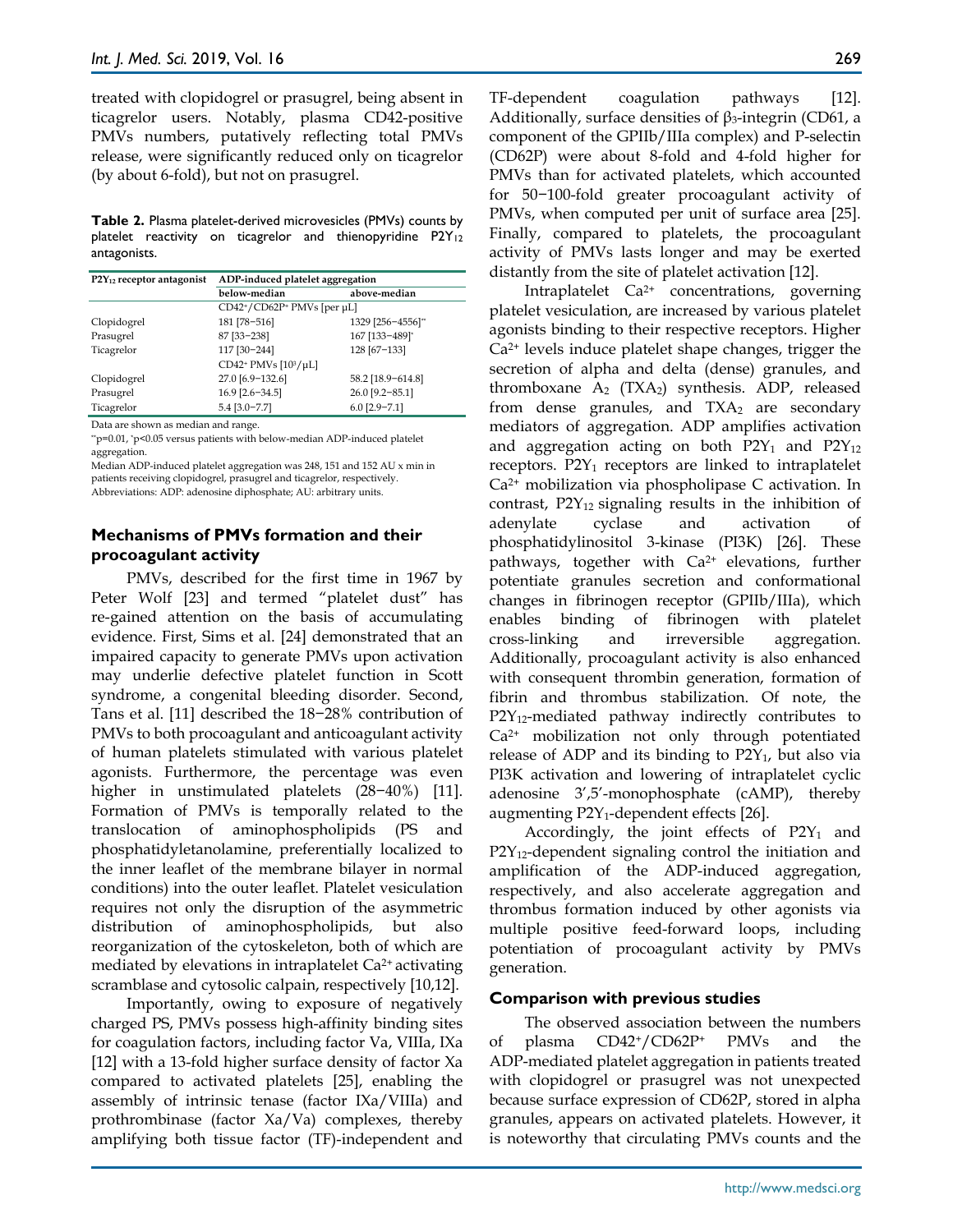ADP-induced platelet aggregation were correlated only in subjects on a thienopyridine  $P2Y_{12}$  receptor antagonist, being yet unrelated in ticagrelor users. The latter finding appears counterintuitive because positive associations between ex vivo platelet aggregability and in vivo blood PMVs counts could be suspected from previous studies, reporting elevated pre-discharge PMVs numbers in ACS patients with higher on-treatment platelet reactivity on DAPT comprising of aspirin and clopidogrel [17,18]. In addition, a negative correlation between PMVs numbers and plasma concentrations of clopidogrel in stable CAD patients receiving clopidogrel and aspirin was also consistent with that concept [27].

On the other hand, circulating PMVs in subjects treated with prasugrel or ticagrelor have not been estimated so far, to the best of our knowledge [14]. Moreover, in vivo comparisons of blood PMVs counts between patients on various  $P2Y_{12}$  antagonists have not been reported yet. Admittedly, Behan et al. [28] observed that cangrelor not only more effectively decreased platelet aggregation, but also yielded more extensive inhibition of intraplatelet Ca<sup>2+</sup> elevations and PMVs formation in response to thrombin receptor-activating peptide in vitro, which contrasted with only partial inhibition of these effects estimated ex vivo in platelet-rich plasma isolated from patients on clopidogrel and aspirin. Additionally, similar to the prasugrel active metabolite, cangrelor also potently blocked phenomena associated with the agonist-induced platelet activation in vitro, i.e. Ca2+ mobilization, procoagulant activity (reflected by PS exposure) and PMVs generation [29]. Very recently, in an vitro study, Gąsecka et al. [19] described an ability of ticagrelor to induce interrelated inhibition of the ADP-induced platelet aggregation and the ADP-mediated release of PMVs from activated platelets (defined as CD61(GPIIIa)/CD62P/PS triple-positive MVs). However, all those studies [19,28,29] were focused on PMVs generation in response to platelet agonists, not on resting PMVs counts in plasma. So, although stronger  $P2Y_{12}$ blockers more efficiently counteract agonists-induced platelet aggregation and PMVs generation in vitro, this notion may not necessarily imply analogous results with regard to circulating PMVs.

#### **Hypothetical mechanisms of different relations between PMVs counts and platelet reactivity in patients receiving ticagrelor and thienopyridine P2Y12 receptor antagonists**

This finding can result from differences in pharmacokinetics and pharmacodynamics between ticagrelor and thienopyridine P2Y<sub>12</sub> receptor antagonists. Ticagrelor, contrary to thienopyridines

whose active metabolites are detected in the systemic blood only for about 4 h after prodrug intake, allows a constant plasma exposure of an active compound over 24 h [5]. Therefore, newly-generated immature platelets, known to be associated with CV risk [30], are rapidly inhibited in ticagrelor users. In contrast, in patients on a thienopyridine P2Y<sub>12</sub> receptor antagonist, juvenile platelets remain active until the next prodrug intake, if they have been formed after the elimination of the active metabolite [5]. At later time points after clopidogrel intake, but not after ticagrelor, Kuijpers et al. [31] demonstrated, in an experimental study, a gradually emerging subpopulation of uninhibited newly-formed platelets which preferentially contributed to augmented thrombus formation on collagen under high shear-stress conditions. More recently, a 2-fold lower inhibition of immature platelets in prasugrel-treated than ticagrelor-treated ACS patients was shown late after the last drug intake, i.e. 1 h before the next dose [32]. Because the consequent differences in anticoagulant potency between clopidogrel and ticagrelor were not detected by conventional platelet aggregation assays [31], this juvenile platelets-mediated effect was presumably also masked in our patients, whose blood was sampled before the morning drug dose. Therefore, it can by hypothesized that a stronger ability of ticagrelor than prasugrel to inhibit juvenile platelets in vivo might have translated into lower circulating PMVs, but was missed by the ADP-induced platelet aggregation, thereby obscuring the association of PMVs and platelet reactivity in patients on ticagrelor.

Second, under a strong and constant  $P2Y_{12}$ blockade, as in patients receiving ticagrelor, P2Y12-dependent platelet responses to ADP are presumably profoundly inhibited, including the ability to potentiate  $P2Y_1$ -dependent Ca<sup>2+</sup> elevations [26], and amplification of platelet activation/aggregation evoked by other stimuli. Increases in intracellular Ca2+ levels are also pivotal for the release of PMVs from platelets stimulated by soluble agonists [33,34] and high shear-stress [35,36]. In contrast, shedding of PMVs from unstimulated platelets is governed by Ca2+-independent pathways [37]. Indeed, PMVs formation in suspensions of unstimulated platelets was not dependent on intracellular Ca2+ elevation or calpain activation, and appeared to be mediated by so-called "outside-in" GPIIb/IIIa signaling [37]. So, Ca2+-independent pathways of PMVs release may be relatively more important for plasma PMVs counts in patients on ticagrelor, thereby explaining a lack of correlation between blood PMVs and platelet reactivity to ADP in our ticagrelor-treated CAD patients. Additionally,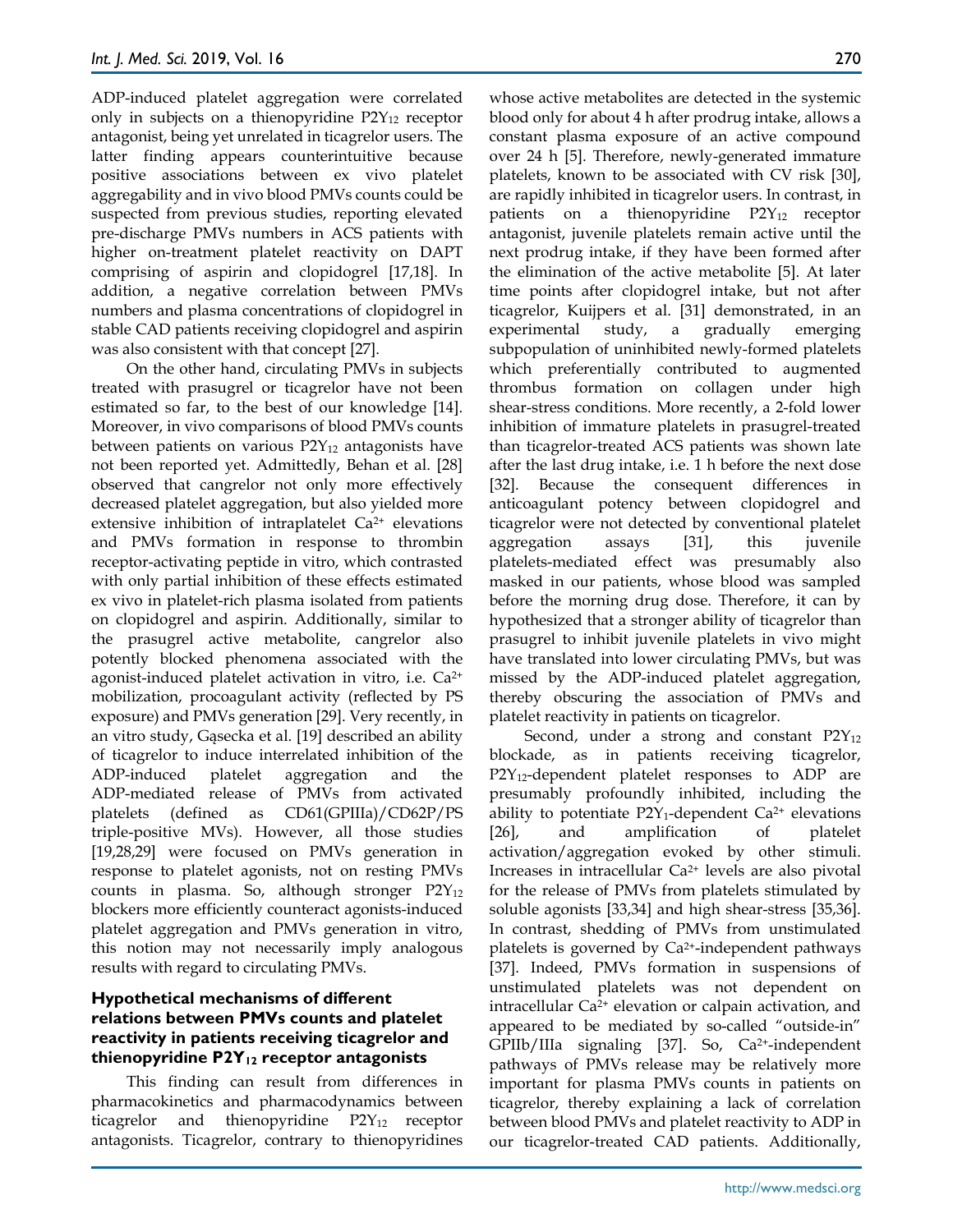only about 20% of PMVs released by unstimulated platelets exposed PS, mediating phospholipiddependent procoagulant activity of PMVs [38]. This observation is consistent with a minimal level of activation of unstimulated platelets generating PMVs in stored platelet-rich plasma, with a 5−8% expression of PS and activated GPIIb/IIIa, unlike ADP-activated platelets expressing almost 100% of these surface markers [37]. Thus., the predominance of non-activated platelets in ticagrelor users could contribute to the lack of correlation between in vitro ADP-induced platelet aggregation and in vivo PMVs counts on ticagrelor. The suggested hypothetical explanation for the dissociation of blood PMVs counts and platelet reactivity is in analogy to that proposed for a lack of association between solid cerebral microembolic signals on transcranial Doppler ultrasonography and blood PMVs, coagulation parameters or platelet activity in patients with a mechanical heart valve on oral anticoagulation [39]. The authors suggested that even if a non-significant increase in PMVs might have reflected enhanced platelet activation, it probably did not reach the irreversible phase of platelet aggregation [39].

Third, a dissociation of plasma PMVs counts and ADP-induced aggregation on ticagrelor, but not on thienopyridines, could result from the potentiation of the anti-platelet effect of ticagrelor by endogenous mediators such as nitric oxide (NO), which was reflected by circulating PMVs counts (a measure of in vivo platelet activation and associated PMVs release), but not by ex vivo testing of platelet reactivity. A similar concept was proposed by Chan et al. [40] to explain the lack of prognostic benefits from ex vivo monitoring of platelet aggregability and subsequent tailoring of DAPT intensity.  $P2Y_{12}$  receptor blockade strongly increases the ability of endogenous nitric oxide (NO) and prostacyclin  $(PGI<sub>2</sub>)$  to attenuate platelet reactivity [41,42], and NO and  $PGI<sub>2</sub>$  further synergistically inhibit platelet activation via interactions between their respective second messengers, cyclic guanosine 3',5'-monophosphate (cGMP) and cAMP [43]. On the other hand, although improvement of endothelial function was reported after ticagrelor in comparison with thienopyridines in stable post-ACS patients [44,45], this finding was yet not confirmed in a recent study by Ariotti et al. [46].

As to adenosine, ticagrelor, in addition to binding to  $P2Y_{12}$  receptors, reduces cellular uptake od adenosine and increases its extracellular concentrations in humans [47], owing to the drug-induced inhibition of equilibrative nucleoside transporter-1 [6]. Adenosine – via platelet  $A2_A$  and A2B receptors – activates adenylate cyclase and down-regulates P2Y<sub>1</sub> receptor expression [48], inhibiting platelet aggregation and attenuating  $Ca^{2+}$ elevations both directly, acting on  $P2Y_1$  [26], and indirectly, modulating the  $P2Y_{12}$ -mediated amplification of  $P2Y_1$ -dependent effects [26]. Intraplatelet Ca2+ governs PMVs shedding from activated platelets [33,34]. Therefore, the ticagrelor-induced accumulation of adenosine, a cAMP "elevator", may strengthen the above presented hypothesis of synergistic interactions between  $P2Y_{12}$  antagonism, intraplatelet cAMP and cGMP [40,43] in circulating platelets. These interactions might be an explanation for the dissociation of ex vivo platelet reactivity and circulating CD42+/CD62P+ PMVs counts, integrating also possible in vivo effects of endogenous NO, PGI<sup>2</sup> and adenosine on PMVs release in patients receiving ticagrelor, in contrast to thienopyridine  $P2Y_{12}$ antagonists.

Irrespective of the mechanisms involved, the independence of in vivo PMVs release and ex vivo platelet reactivity on ticagrelor may not only reflect the in vivo amplification of the drug-specific inhibition of platelet activation and associated PMVs shedding, but could also add to ticagrelor pleiotropic effects, including prevention of systemic inflammatory activation and, importantly, reduced risk of adverse CV events.

#### **Depressed plasma counts of PMVs – a novel pleiotropic effect of ticagrelor ?**

Biological effects of PMVs extend beyond blood coagulation. PMVs promote formation of platelet/PMVs/leukocyte aggregates and facilitate leukocyte tethering to activated endothelia, providing a basis for the contribution of PMVs to pro-inflammatory and pro-atherosclerotic responses [10,12-14]. These effects have been accounted for by a corollary of pathways, e.g. surface expression of GPIb (a counter-receptor for the leukocyte  $\beta_2$ -integrin CD11b/CD18, i.e. Mac-1), P-selectin (binding to P-selectin glycoprotein ligand-1 on leukocytes [PSGL-1]) and CD40L, a ligand for leukocyte Mac-1 and CD40 on antigen-presenting dendritic cells, B-cells and endothelial cells. Notably, the P-selectin−PSGL-1 interaction also contributes to the delivery of TF from TF-exposing monocytes into developing platelet thrombus via monocyte-derived MVs bearing both PSGL-1 and TF [12,49]. Other pro-inflammatory pathways include transcellular transfer of arachidonic acid, a substrate for cyclooxygenase-2, with subsequent upregulation of intercellular adhesion molecule-1 (ICAM-1) and β2-integrins on endothelial cells and monocytes, respectively [50], conversion of pentameric C-reactive protein to its highly pro-inflammatory monomeric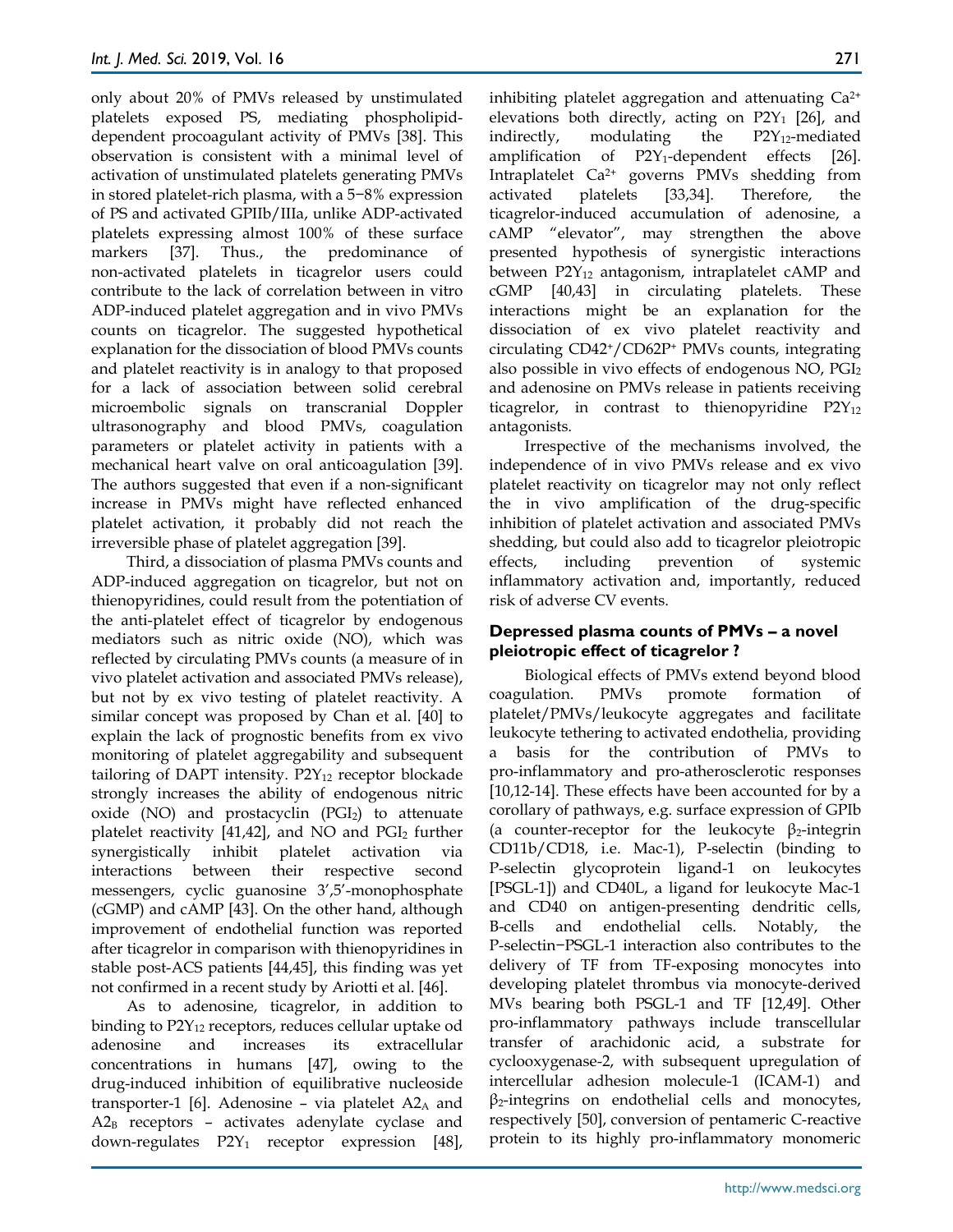form [51], and enhancement of endothelial adhesiveness for neutrophils via interleukin-1β exported from activated platelets [52]. Thus, PMVs are likely to contribute to the previously reported ability of activated platelets to induce monocyte-platelet and monocyte-endothelial interactions through secretion of monocyte chemotactic protein-1 by endothelia and monocytes as well as endothelial surface expression of ICAM-1, a counter-receptor for leukocyte Mac-1 [53,54]. In accordance with the this concept, Ueba et al. [55] observed an association of PMVs, identified on the basis of CD42-positivity, with interleukin-6 levels in healthy subjects.

Notably, Mause et al. [56] demonstrated that the expression of both GPIb (CD42(b)) and P-selectin (CD62P) on the surface of PMVs was required for PMVs interactions with activated endothelial cells, including PMVs rolling and adhesion, deposition of PMVs-derived RANTES (Regulated on Activation, Normal T cell Expressed and Secreted) on endothelial surface and the PMVs-dependent monocyte recruitment to activated endothelium. In our CAD patients receiving ticagrelor, 3-6-lower plasma counts of CD42/CD62P-double positive and CD42-positive PMVs were observed compared to subjects on clopidogrel, regardless of platelet aggregability.

So, it does not seem implausible to assume that markedly depressed counts of PMVs in patients on ticagrelor might be not only an epiphenomenon, accompanying strong and constant platelet inhibition in vivo, but – more importantly – can also represent a novel mechanism of the anti-inflammatory effect of the drug, with a possible contribution of endogenous adenosine accumulation [6,47]. Ticagrelor, inhibiting cellular adenosine uptake, was shown to augment vascular and platelet effects of exogenous adenosine, including its vasodilatory [57] and anti-aggregatory [58] effects. Notably, some of pleiotropic effects of ticagrelor may be at least partially ascribed to endogenous adenosine, such as enhancement of cardiac reactive hyperemia [59], anti-inflammatory activity (at high adenosine levels, contrary to pro-inflammatory effects of low adenosine [60]), as well as better outcome in patients with pulmonary infection [61], prevention of cardiac ischemia/reperfusion injury [62], and improvement of endothelial function [44].

Whether the ticagrelor-associated reductions of PMVs generation might contribute to proposed anti-inflammatory and anti-atherosclerotic effects of the drug with prognostic implications in CAD patients, remains to be investigated in a randomized prospective study.

#### **Limitations of the study**

A small number of study subjects is a major limitation of our preliminary observational report. However, there were no intergroup differences in clinical characteristics, medication or hospitalization length. In particular, all the patients were on statins, known to affect PMVs counts [63]. Additionally, in order to reduce the heterogeneity of the study patients, we had excluded subjects with a history of previous ACS, coronary revascularization or DAPT, a complicated clinical course, coexistent diseases or relevant abnormalities in routine blood and urine assays.

Second, blood samples were centrifuged once at 2700 g for 10 min and then frozen until PMVs enumeration, while double centrifugation (2 x 15 min at 2500 g) is recommended to remove residual platelets which persist after a single centrifugation and may release MVs or fragment during a freeze-thaw cycle [64,65]. In our hands, to remove residual platelets from stored plasma, a second centrifugation (15 min at 2500 g) was carried out after thawing the sample, before flow cytometry analysis. Keeping in mind the importance of pre-analytical steps for PMVs assay [64-66], an additional analysis was done in order to compare the effects of inter-protocol differences on the concentration of residual platelets. We were able to demonstrate that the content of residual platelets in the plasma prepared using the recommended protocol [64,65] and that obtained by our procedure was similar under the condition that a second centrifugation was performed after thawing the frozen samples, as in our protocol (Supplementary Table S1).

Third, we used CD42(b) (GPIb) to define PMPs by flow cytometry, similar to previous studies enumerating PMVs exposing CD42(b) and/or CD42(a) (GPIX) [16,18,27,29,55,67]. However, other criteria for PMVs identification were also reported, including the positivity for CD41 (GPIIb) [64] or CD61 (GPIIIa) [15,17,19]. Additionally, Rank et al. [68] even suggested that a considerable portion of CD41-positive MVs, in contrast to CD62P-positive MVs, probably originates from megakaryocytes, not from platelets, which could also occur for GPIb [69]. Nevertheless, that we observed associations of ex vivo platelet reactivity only with plasma counts of CD42+/CD62P+ MVs, but not CD42+ or annexin V+ MVs, strongly suggests activated platelets as the predominant source of CD42+/CD62P+ MVs. Accordingly, the lack of association between CD42+/CD62P+ counts and the ADP-induced platelet aggregation in patients on ticagrelor, but not on thienopyridine  $P2Y_{12}$  ADP receptor antagonists, argues in favor of a ticagrelor-specific effect, i.e. a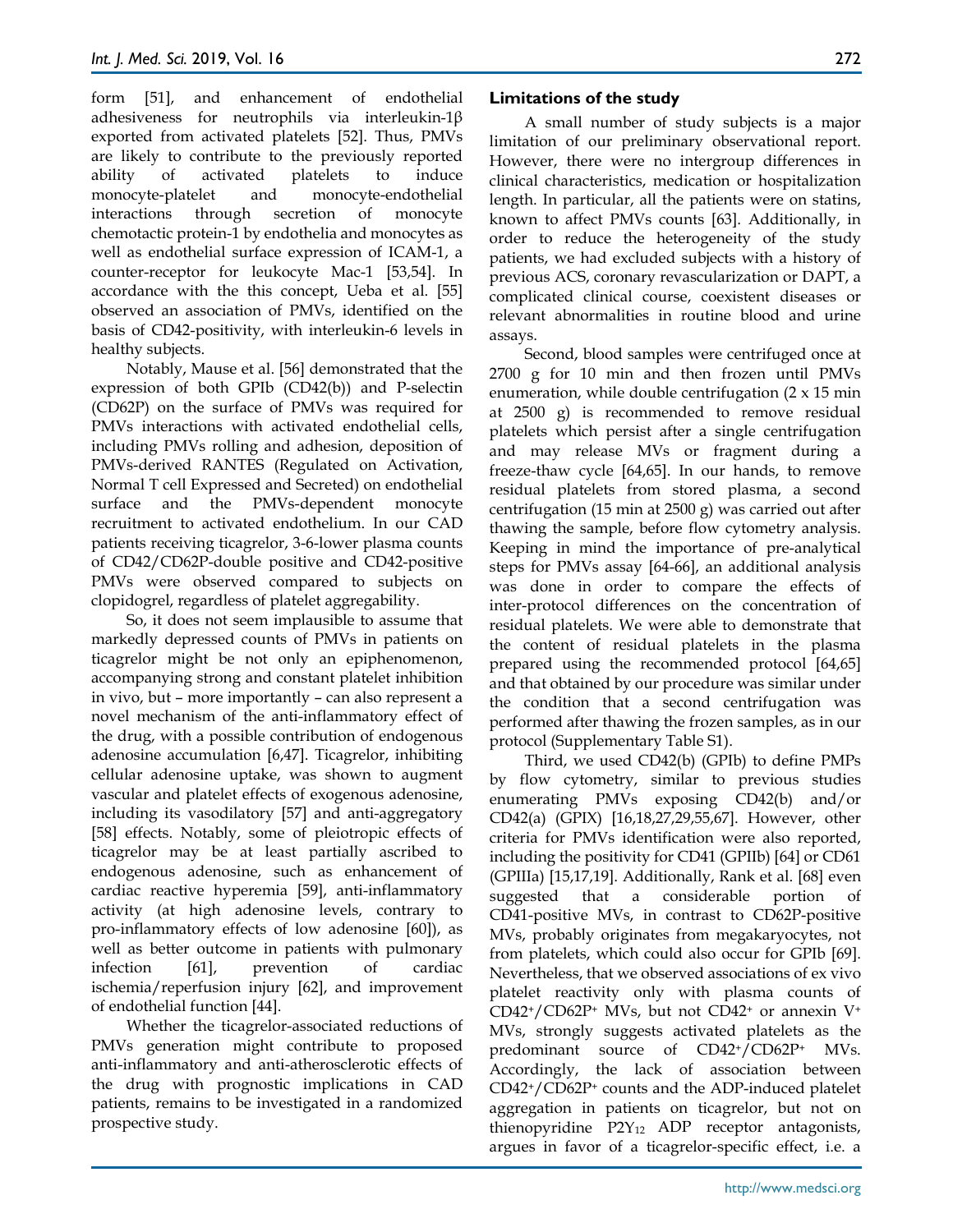dissociation of the drug-induced inhibition of in vivo PMVs release and ex vivo ADP-induced platelet aggregation. That platelet reactivity was attenuated to a similar degree in subjects treated with prasugrel and ticagrelor, also supports the proposed hypothetical concept.

Fourth, we observed much higher numbers of CD42-positive than CD42/CD62P double-positive PMVs, which was rather unexpected keeping in mind the notion of PMVs generation during platelet activation, associated with surface CD62P expression. Nonetheless, Kafian et al. [18] reported CD62P-positivity on less than a half of plasma PMVs, defined on the basis of surface GPIX (CD42(a)) expression, which points into a relevant contribution of MVs shed from non-activated platelets to total PMVs release in vivo. Moreover, in agreement with our finding, Gąsecka et al. [19], studying in vitro platelet suspensions, described about 15-fold higher release of CD61+/CD62P−/PS− PMVs than CD61+/CD62P+/PS+ PMVs from suspensions of resting platelets, putatively reflecting MVs generation by non-activated and activated platelets, respectively. Intriguingly, unlike Gąsecka et al. [19], who reported the ability of ticagrelor  $(1 \text{ \mu} \text{mol/L})$  to inhibit the release of CD62P-positive, but not CD62P-negative PMVs in response to ADP, we observed lower plasma counts of PMVs in patients receiving ticagrelor, irrespective of CD62P-positivity. Nevertheless, comparisons between these reports are profoundly hampered by differences in study design and distinct criteria for the identification of PMVs by flow cytometry.

## **Conclusions**

Higher antiplatelet potency of prasugrel and ticagrelor versus clopidogrel is associated with decreased plasma counts of CD42+/CD62P+ PMVs, originating presumably from activated platelets. However, in contrast to thienopyridines, the association of reduced CD42+/CD62P+ PMVs numbers with ticagrelor use appears independent of its anti-aggregatory effect. Notably, despite similar antiplatelet activity of ticagrelor and prasugrel, only the treatment with ticagrelor seems to be associated with lower counts of CD42+ PMVs, putatively reflecting total PMVs release. Thus, inasmuch as PMVs can contribute to CV risk, our preliminary findings may suggest a novel pleiotropic effect of ticagrelor extending beyond pure anti-aggregatory properties of the drug.

## **Abbreviations**

ACEI: angiotensin-converting enzyme inhibitor; ACS: acute coronary syndrome; ADP: adenosine diphosphate; AU: arbitrary units; CAD: coronary artery disease; cAMP: cyclic adenosine 3',5'-monophosphate; cGMP: cyclic guanosine 3',5' monophosphate; CV: cardiovascular; DAPT: dual antiplatelet therapy; EDTA: ethylenediaminetetraacetic acid; FITC: fluorescein isothiocyanate; GFR: glomerular filtration rate; GP: glycoprotein; HDL: high-density lipoproteins; ICAM-1: intercellular adhesion molecule-1; LDL: light-density lipoproteins; MVs: microvesicles; NO: nitric oxide; PE: phycoerythrin; PGI<sub>2</sub>: prostacyclin; PI3K: phosphatidylinositol 3-kinase; PMVs: platelet-derived microvesicles; PS: phospatidylserine; PSGL-1: P-selectin glycoprotein ligand-1; SD: standard deviation; TF: tissue factor;  $TXA_2$ : thromboxane  $A_2$ .

# **Supplementary Material**

Supplementary table. http://www.medsci.org/v16p0264s1.pdf

### **Acknowledgments**

This work was supported by a grant from the Jagiellonian University Medical College, Cracow, Poland (K/ZDS/006104). An abstract based on this study has been submitted for poster presentation at the 23rd Cardiology Update Course, Davos, Switzerland, February 16th, 2019.

## **Competing Interests**

The authors have declared that no competing interest exists.

#### **References**

- 1. Levine GN, Bates ER, Bittl JA, et al. 2016 ACC/AHA guideline focused update on duration of dual antiplatelet therapy in patients with coronary artery disease: A report of the American College of Cardiology/American Heart Association Task Force on Clinical Practice Guidelines. J Am Coll Cardiol. 2016; 68(10): 1082-1115.
- 2. Valgimigli M, Bueno H, Byrne RA, et al. 2017 ESC focused update on dual antiplatelet therapy in coronary artery disease developed in collaboration with EACTS: The Task Force for dual antiplatelet therapy in coronary artery disease of the European Society of Cardiology (ESC) and of the European Association for Cardio-Thoracic Surgery (EACTS). Eur Heart J. 2018; 39(3): 213-260.
- 3. Roffi M, Patrono C, Collet JP, et al. 2015 ESC Guidelines for the management of acute coronary syndromes in patients presenting without persistent ST-segment elevation: Task Force for the Management of Acute Coronary Syndromes in Patients Presenting without Persistent ST-Segment Elevation of the European Society of Cardiology (ESC). Eur Heart J. 2016; 37(3): 267-315.
- 4. Wallentin L, Becker RC, Budaj A, et al. Ticagrelor versus clopidogrel in patients with acute coronary syndromes. N Engl J Med. 2009; 361(11): 1045-1057.
- 5. Nylander S, Schulz R. Effects of P2Y<sub>12</sub> receptor antagonists beyond platelet inhibition--comparison of ticagrelor with thienopyridines. Br J Pharmacol. 2016; 173(7): 1163-1178.
- 6. Cattaneo M, Schulz R, Nylander S. Adenosine-mediated effects of ticagrelor: evidence and potential clinical relevance. J Am Coll Cardiol. 2014; 63(23): 2503-2509.
- 7. Kubisa MJ, Jeżewski MP, Gąsecka A, Siller-Matula JM, Postuła M. Ticagrelor toward more efficient platelet inhibition and beyond. Ther Clin Risk Manag. 2018; 14: 129-140.
- 8. Heijnen HF, Schiel AE, Fijnheer R, Geuze HJ, Sixma JJ. Activated platelets release two types of membrane vesicles: microvesicles by surface shedding and exosomes derived from exocytosis of multivesicular bodies and alpha-granules. Blood. 1999; 94(11): 3791-3799.
- 9. Berckmans RJ, Nieuwland R, Böing AN, Romijn FP, Hack CE, Sturk A. Cell-derived microparticles circulate in healthy humans and support low grade thrombin generation. Thromb Haemost. 2001; 85(4): 639-646.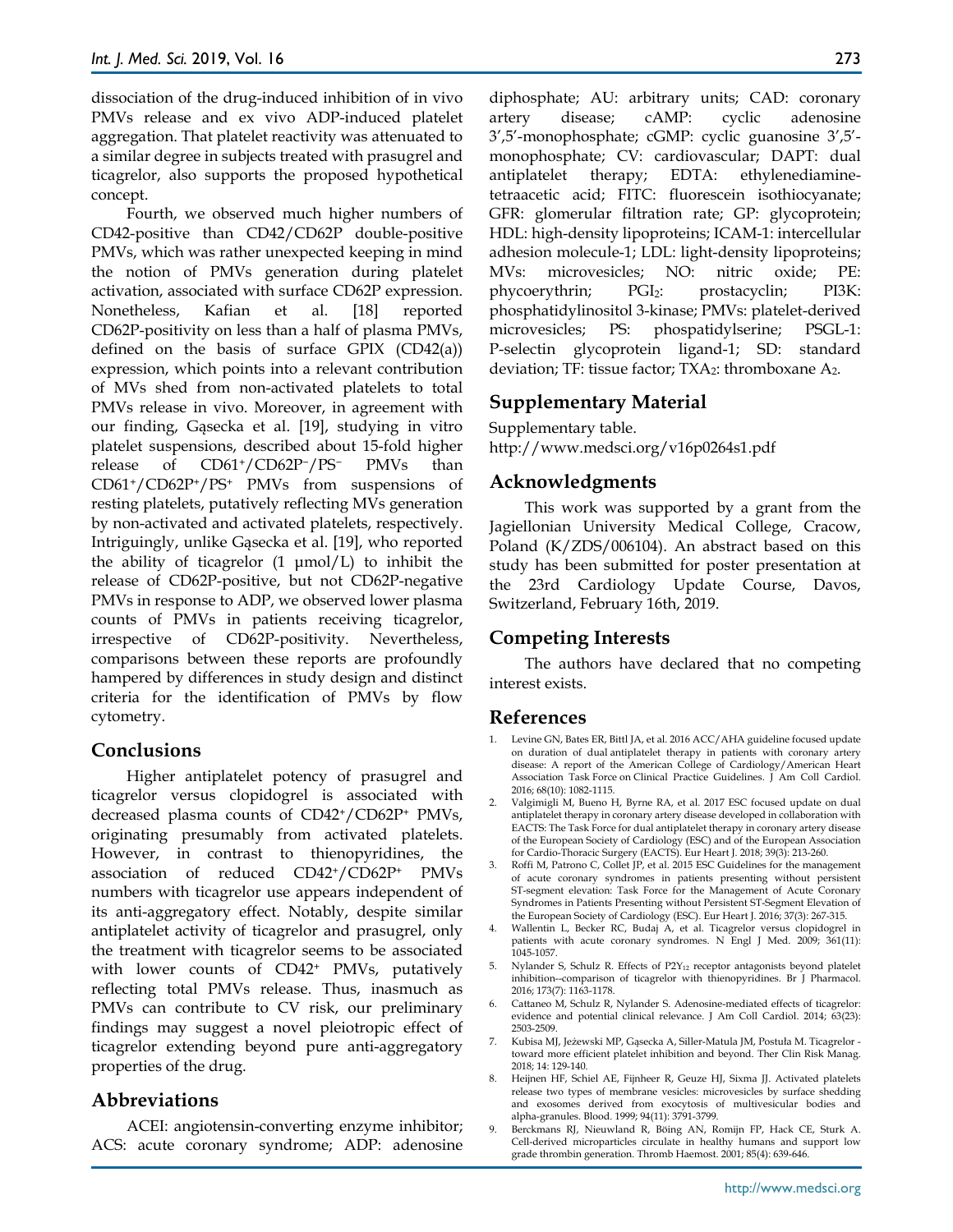- 10. Zaldivia MTK, McFadyen JD, Lim B, Wang X, Peter K. Platelet-derived microvesicles in cardiovascular diseases. Front Cardiovasc Med. 2017; 4: 74.
- 11. Tans G, Rosing J, Thomassen MC, Heeb MJ, Zwaal RF, Griffin JH. Comparison of anticoagulant and procoagulant activities of stimulated platelets and platelet-derived microparticles. Blood. 1991; 77(12): 2641-2648.
- 12. Nomura S, Ozaki Y, Ikeda Y. Function and role of microparticles in various clinical settings. Thromb Res. 2008; 123(1): 8-23.
- 13. Badimon L, Suades R, Fuentes E, Palomo I, Padró T. Role of platelet-derived microvesicles as crosstalk mediators in atherothrombosis and future pharmacology targets: A link between inflammation, atherosclerosis, and thrombosis. Front Pharmacol. 2016; 7: 293.
- 14. Rosińska J, Łukasik M, Kozubski W. The impact of vascular disease treatment on platelet-derived microvesicles. Cardiovasc Drugs Ther. 2017; 31(5-6): 627-644.
- 15. Skeppholm M, Mobarrez F, Malmqvist K, Wallén H. Platelet-derived microparticles during and after acute coronary syndrome. Thromb Haemost. 2012; 107(6): 1122-1129.
- 16. Stępień E, Stankiewicz E, Zalewski J, Godlewski J, Żmudka K, Wybrańska I. Number of microparticles generated during acute myocardial infarction and stable angina correlates with platelet activation. Arch Med Res. 2012; 43(1): 31-35.
- 17. Kalantzi KI, Dimitriou AA, Goudevenos JA, Tselepis AD. The platelet hyporesponsiveness to clopidogrel in acute coronary syndrome patients treated with 75 mg/day clopidogrel may be overcome within 1 month of treatment. Platelets. 2012; 23(2): 121-131.
- 18. Kafian S, Mobarrez F, Wallén H, Samad B. Association between platelet reactivity and circulating platelet-derived microvesicles in patients with acute coronary syndrome. Platelets. 2015; 26(5): 467-473.
- 19. Gąsecka A, Nieuwland R, van der Pol E, et al. P2Y<sup>12</sup> antagonist ticagrelor inhibits the release of procoagulant extracellular vesicles from activated platelets: Preliminary results. Cardiol J. 2018; Epub ahead of print.
- Sibbing D, Braun S, Jawansky S, et al. Assessment of ADP-induced platelet aggregation with light transmission aggregometry and multiple electrode platelet aggregometry before and after clopidogrel treatment. Thromb Haemost. 2008; 99(1): 121-126.
- 21. Chyrchel B, Surdacki A, Chyrchel M, Dudek D, Dubiel JS. Separate dosing of clopidogrel and omeprazole may improve platelet inhibition on dual antiplatelet therapy. Int J Cardiol. 2011; 149(1): 124-125.
- 22. Chyrchel B, Totoń-Żurańska J, Kruszelnicka O, et al. Association of plasma miR-223 and platelet reactivity in patients with coronary artery disease on dual antiplatelet therapy: A preliminary report. Platelets. 2015; 26(6): 593-597.
- 23. Wolf P. The nature and significance of platelet products in human plasma. Br J Haematol. 1967; 13(3): 269-288.
- 24. Sims PJ, Wiedmer T, Esmon CT, Weiss HJ, Shattil SJ. Assembly of the platelet prothrombinase complex is linked to vesiculation of the platelet plasma membrane. Studies in Scott syndrome: an isolated defect in platelet procoagulant activity. J Biol Chem. 1989; 264(29): 17049-17057.
- 25. Sinauridze EI, Kireev DA, Popenko NY, et al. Platelet microparticle membranes have 50- to 100-fold higher specific procoagulant activity than activated platelets. Thromb Haemost. 2007; 97(3): 425-434.
- 26. Hardy AR, Jones ML, Mundell SJ, Poole AW. Reciprocal cross-talk between P2Y<sub>1</sub> and P2Y<sub>12</sub> receptors at the level of calcium signaling in human platelets. Blood. 2004; 104(6): 1745-1752.
- 27. França CN, Pinheiro LF, Izar MC, et al. Endothelial progenitor cell mobilization and platelet microparticle release are influenced by clopidogrel plasma levels in stable coronary artery disease. Circ J. 2012; 76(3): 729-736.
- 28. Behan MW, Fox SC, Heptinstall S, Storey RF. Inhibitory effects of P2Y<sub>12</sub> receptor antagonists on TRAP-induced platelet aggregation, procoagulant activity, microparticle formation and intracellular calcium responses in patients with acute coronary syndromes. Platelets. 2005; 16(2): 73-80.
- 29. Judge HM, Buckland RJ, Sugidachi A, Jakubowski JA, Storey RF. The active metabolite of prasugrel effectively blocks the platelet P2Y<sub>12</sub> receptor and inhibits procoagulant and pro-inflammatory platelet responses. Platelets. 2008; 19(2): 125-133.
- 30. Ibrahim H, Schutt RC, Hannawi B, DeLao T, Barker CM, Kleiman NS. Association of immature platelets with adverse cardiovascular outcomes. J Am Coll Cardiol. 2014; 64(20): 2122-2129.
- 31. Kuijpers MJ, Megens RT, Nikookhesal E, et al. Role of newly formed platelets in thrombus formation in rat after clopidogrel treatment: comparison to the reversible binding P2Y<sub>12</sub> antagonist ticagrelor. Thromb Haemost. 2011; 106(6): 1179-1188.
- 32. Bernlochner I, Goedel A, Plischke C, et al. Impact of immature platelets on platelet response to ticagrelor and prasugrel in patients with acute coronary syndrome. Eur Heart J. 2015; 36(45): 3202-3210.
- 33. Dachary-Prigent J, Freyssinet JM, Pasquet JM, Carron JC, Nurden AT. Annexin V as a probe of aminophospholipid exposure and platelet membrane vesiculation: a flow cytometry study showing a role for free sulfhydryl groups. Blood. 1993; 81(10): 2554-2565.
- 34. Dachary-Prigent J, Pasquet JM, Freyssinet JM, Nurden AT. Calcium involvement in aminophospholipid exposure and microparticle formation during platelet activation: a study using Ca<sup>2+</sup>-ATPase inhibitors. Biochemistry. 1995; 34(36): 11625-11634.
- 35. Miyazaki Y, Nomura S, Miyake T, et al. High shear stress can initiate both platelet aggregation and shedding of procoagulant containing microparticles. Blood. 1996; 88(9): 3456-3464.
- 36. Holme PA, Orvim U, Hamers MJ, et al. Shear-induced platelet activation and platelet microparticle formation at blood flow conditions as in arteries with a severe stenosis. Arterioscler Thromb Vasc Biol. 1997;17(4):646-653.
- 37. Cauwenberghs S, Feijge MA, Harper AG, Sage SO, Curvers J, Heemskerk JW. Shedding of procoagulant microparticles from unstimulated platelets by integrin-mediated destabilization of actin cytoskeleton. FEBS Lett. 2006; 580(22): 5313-5320.
- 38. Connor DE, Exner T, Ma DD, Joseph JE. The majority of circulating platelet-derived microparticles fail to bind annexin V, lack phospholipid-dependent procoagulant activity and demonstrate greater expression of glycoprotein Ib. Thromb Haemost. 2010; 103(5): 1044-1052.
- 39. Skjelland M, Michelsen A, Brosstad F, Svennevig JL, Brucher R, Russell D. Solid cerebral microemboli and cerebrovascular symptoms in patients with prosthetic heart valves. Stroke. 2008; 39(4): 1159-1164.
- 40. Chan MV, Knowles RB, Lundberg MH, et al. P2Y<sub>12</sub> receptor blockade synergizes strongly with nitric oxide and prostacyclin to inhibit platelet activation. Br J Clin Pharmacol. 2016; 81(4): 621-633.
- 41. Cattaneo M, Lecchi A. Inhibition of the platelet  $P2Y_{12}$  receptor for adenosine diphosphate potentiates the antiplatelet effect of prostacyclin. J Thromb Haemost. 2007; 5(3): 577-582.
- 42. Kirkby NS, Lundberg MH, Chan MV, et al. Blockade of the purinergic P2Y<sub>12</sub> receptor greatly increases the platelet inhibitory actions of nitric oxide. Proc Natl Acad Sci U S A. 2013; 110(39): 15782-15787.
- 43. Radomski MW, Palmer RM, Moncada S. The anti-aggregating properties of vascular endothelium: interactions between prostacyclin and nitric oxide. Br J Pharmacol. 1987; 92(3): 639-646.
- 44. Torngren K, Ohman J, Salmi H, Larsson J, Erlinge D. Ticagrelor improves peripheral arterial function in patients with a previous acute coronary syndrome. Cardiology. 2013; 124(4): 252-258.
- Jeong HS, Hong SJ, Cho SA, et al. Comparison of ticagrelor versus prasugrel for inflammation, vascular function, and circulating endothelial progenitor cells in diabetic patients with non-ST-segment elevation acute coronary syndrome requiring coronary stenting: A prospective, randomized, crossover trial. JACC Cardiovasc Interv. 2017; 10(16): 1646-1658.
- 46. Ariotti S, van Leeuwen M, Brugaletta S, et al. Effects of ticagrelor, prasugrel, or clopidogrel at steady state on endothelial function. J Am Coll Cardiol. 2018; 71(11): 1289-1291.
- 47. Bonello L, Laine M, Kipson N, et al. Ticagrelor increases adenosine plasma concentration in patients with an acute coronary syndrome. J Am Coll Cardiol. 2014; 63(9): 872-877.
- 48. Johnston-Cox HA, Ravid K. Adenosine and blood platelets. Purinergic Signal. 2011; 7(3): 357-365.
- 49. Falati S, Liu Q, Gross P, et al. Accumulation of tissue factor into developing thrombi in vivo is dependent upon microparticle P-selectin glycoprotein ligand 1 and platelet P-selectin. J Exp Med. 2003; 197(11): 1585-1598.
- 50. Barry OP, Praticò D, Savani RC, FitzGerald GA. Modulation of monocyte-endothelial cell interactions by platelet microparticles. J Clin Invest. 1998; 102(1): 136-144.
- 51. Habersberger J, Strang F, Scheichl A, et al. Circulating microparticles generate and transport monomeric C-reactive protein in patients with myocardial infarction. Cardiovasc Res. 2012; 96(1): 64-72.
- 52. Lindemann S, Tolley ND, Dixon DA, et al. Activated platelets mediate inflammatory signaling by regulated interleukin 1β synthesis. J Cell Biol. 2001; 154(3): 485-490.
- 53. Weyrich AS, Elstad MR, McEver RP, et al. Activated platelets signal chemokine synthesis by human monocytes. J Clin Invest. 1996; 97(6): 1525-1534.
- 54. Gawaz M, Neumann FJ, Dickfeld T, et al. Activated platelets induce monocyte chemotactic protein-1 secretion and surface expression of intercellular adhesion molecule-1 on endothelial cells. Circulation. 1998; 98(12): 1164-1171.
- 55. Ueba T, Nomura S, Inami N, et al. Correlation and association of plasma interleukin-6 and plasma platelet-derived microparticles, markers of activated platelets, in healthy individuals. Thromb Res. 2010; 125(6): e329-e334.
- 56. Mause SF, von Hundelshausen P, Zernecke A, Koenen RR, Weber C. Platelet microparticles: a transcellular delivery system for RANTES promoting monocyte recruitment on endothelium. Arterioscler Thromb Vasc Biol. 2005; 25(7): 1512-1518.
- 57. Wittfeldt A, Emanuelsson H, Brandrup-Wognsen G, et al. Ticagrelor enhances adenosine-induced coronary vasodilatory responses in humans. J Am Coll Cardiol. 2013; 61(7): 723-727.
- 58. Nylander S, Femia EA, Scavone M, et al. Ticagrelor inhibits human platelet aggregation via adenosine in addition to  $\overline{P2Y_{12}}$  antagonism. J Thromb Haemost. 2013; 11(10): 1867-1876.
- 59. van Giezen JJ, Sidaway J, Glaves P, Kirk I, Björkman JA. Ticagrelor inhibits adenosine uptake in vitro and enhances adenosine-mediated hyperemia responses in a canine model. J Cardiovasc Pharmacol Ther. 2012; 17(2): 164-172..
- 60. Barletta KE, Ley K, Mehrad B. Regulation of neutrophil function by adenosine. Arterioscler Thromb Vasc Biol. 2012; 32(4): 856-864.
- 61. Storey RF, James SK, Siegbahn A, et al. Lower mortality following pulmonary adverse events and sepsis with ticagrelor compared to clopidogrel in the PLATO study. Platelets. 2014; 25(7): 517-525.
- 62. Wang K, Zhou X, Huang Y, et al. Adjunctive treatment with ticagrelor, but not clopidogrel, added to tPA enables sustained coronary artery recanalisation